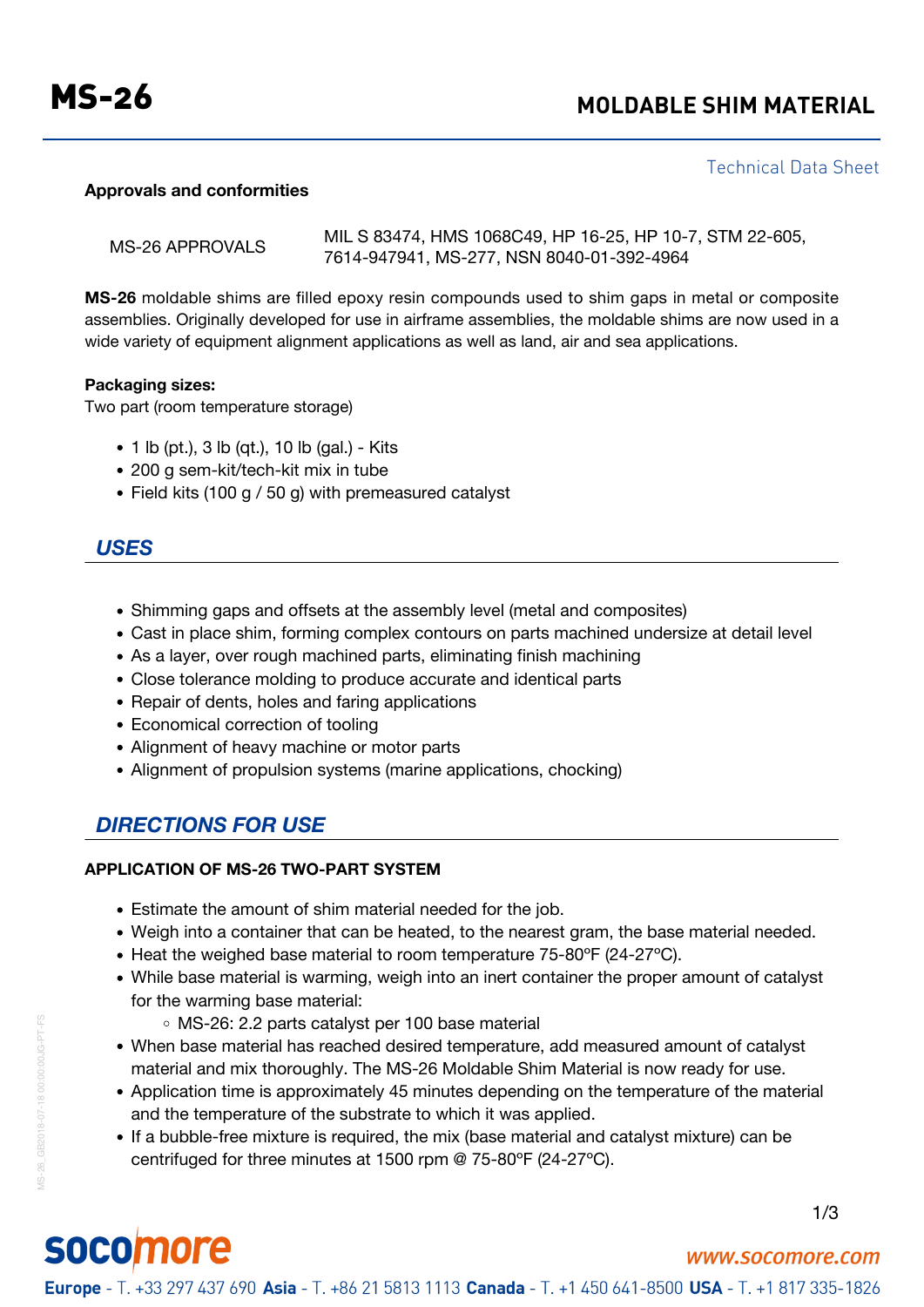MS-26 is designed for room temperature cure, however, cure can be accelerated by moderate heating. Maximum properties can be obtained by heating to 120ºF (50ºC) for a period of two hours.

MS-26 can also be supplied in 50 and 100 g. field kits. It comes packaged in an aluminum "rip top" can with the pre-measured amount of catalyst packaged in a disposable syringe. To use the field kits, warm the base material to 75-80ºF (24-27ºC). Remove the "rip top" lid and empty the contents of the pre-measured syringe into the base material and mix thoroughly with the supplied spatula.

# *TECHNICAL CHARACTERISTICS*

| Product<br>Name | <b>Application</b><br>Time at 75°F<br>$(23^{\circ}C)$ | <b>Assembly</b><br>Time at 75°F<br>$(23^{\circ}C)$ | <b>Drill Time</b>                             | <b>Cure Time</b>         | <b>Shelf Life &amp; Storage Two</b><br><b>Part System</b> |
|-----------------|-------------------------------------------------------|----------------------------------------------------|-----------------------------------------------|--------------------------|-----------------------------------------------------------|
| $MS-26$         | $I5-6H$                                               | 7-8 H                                              | 80 H at 75°F<br>l(23°C).                      | 1100 H at<br>75°F (23°C) | year at 40-100°F (4-38°C)                                 |
|                 |                                                       |                                                    | 20 H at 100°F 2 H at 180°F<br>$(38^{\circ}C)$ | $(82^{\circ}C)$          |                                                           |

| Property                             | <b>Standard Method</b> | <b>Value</b>         |  |
|--------------------------------------|------------------------|----------------------|--|
|                                      |                        | 75°F (23°C) 24,500   |  |
| Block compression/ultimate ASTM D695 |                        | 250°F (121°C) 16,000 |  |
| (psi)                                |                        | 350°F (176°C) 9,000  |  |
|                                      |                        | 420°F (215°C) 7,000  |  |
|                                      |                        | 75°F (23°C) 103,700  |  |
|                                      | MIL S 83474            | 250°F (121°C) 52,800 |  |
| Flatwise compression (psi)           |                        | 350°F (176°C) 45,700 |  |
|                                      |                        | 420°F (215°C) 22,200 |  |
|                                      |                        | 75°F (23°C) 2,700    |  |
| Lap shear Aluminum (psi)             | ASTM D1002             | 250°F (121°C) 2,000  |  |
|                                      |                        | 350°F (176°C) 18,000 |  |
|                                      |                        | 420°F (215°C) 1,100  |  |
| Hardness Shore D                     | ASTM D2240             | 92                   |  |
| Specific Gravity                     |                        | < 1.60               |  |

# *PRECAUTIONS FOR USE AND STORAGE*

For more information regarding the danger of the product, please consult the product safety data sheet according to local regulation. For professional use only.

**This technical data sheet replaces and cancels the previous one.**



**socomore** 

www.socomore.com

Europe - T. +33 297 437 690 Asia - T. +86 21 5813 1113 Canada - T. +1 450 641-8500 USA - T. +1 817 335-1826